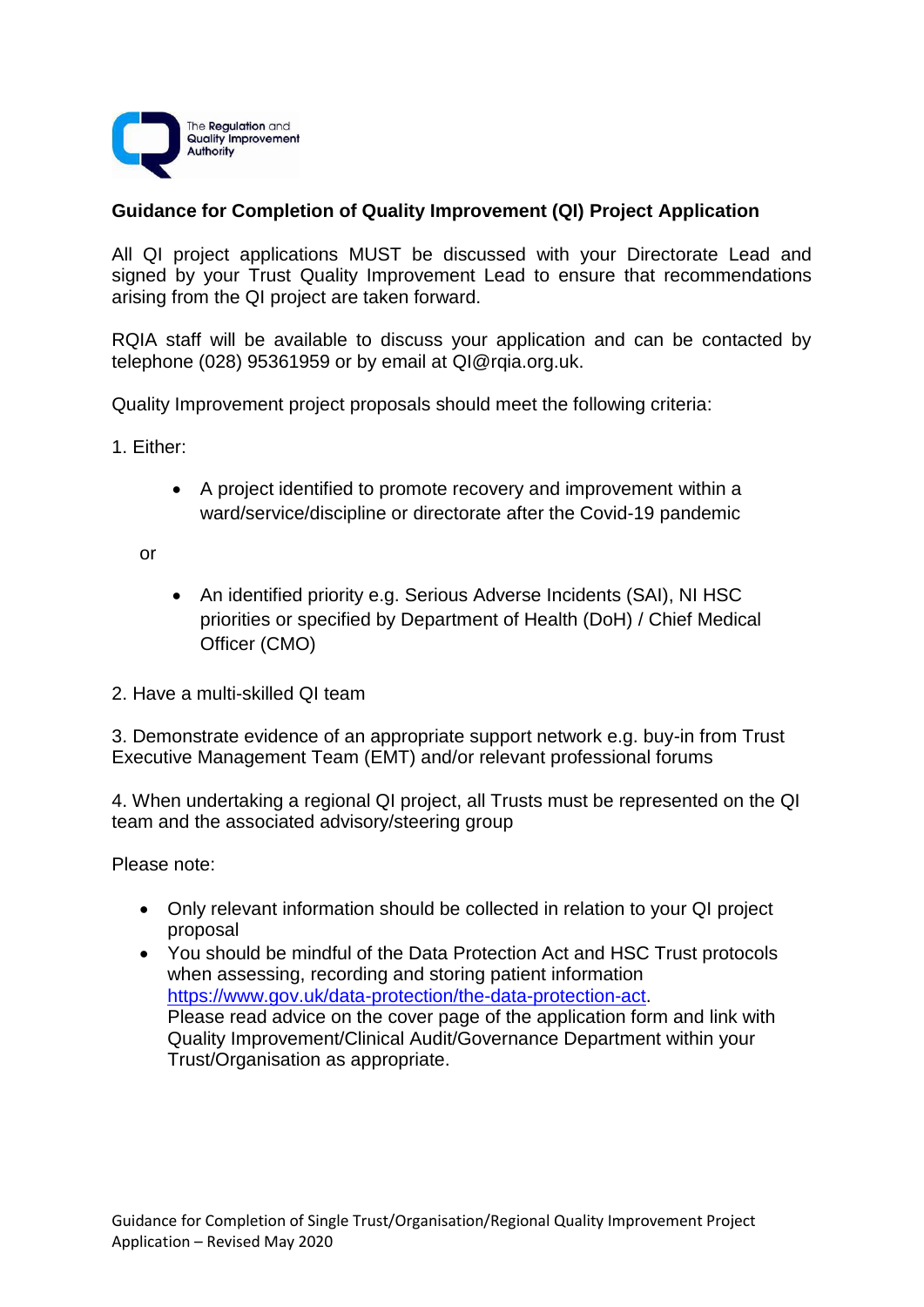## **Note 1 – Title**

A short name for the QI project that can easily fit onto reports, presentations etc. For example - 'Addressing handover culture"

## **Note 2a - QI Project Team**

Your Project Team must include:

- Representatives of all staff groups who deliver the aspect of care identified within the QI project application
- If undertaking a regional QI project, representatives must be sought from all Trusts/Organisation

## **Note 2b - Advisory/Steering Team**

If this is a regional QI project, representation should be sought from all Trusts/Organisation. Please provide their role(s) within the project, e.g. advisory, development of action plan, dissemination and implementation of finding/recommendations.

## **Note 3 - Rationale**

Please describe the current situation and include responses to the following questions:

- What is prompting you to look at this topic? e.g. SAI, NI HSC priority
- Why do you think this is a priority area for action?
- What benefits will be brought by successfully completing this QI project?

### **Note 4a - Aim**

The aim is a broad statement or question describing your overall goal. For example: 'to improve management of cellulitis' or 'are we meeting the standards for diabetes?'

### **Note 5 - Methodology**

Take time to consider:

- What method are you going to use?
- Why have you chosen this method?
- Does the QI team have the skills to complete the project?
- Who will collect, input and analyse data?
- Will data collection be electronically and/or paper format?
- Do you have a requirement for statistical expertise/input?

### **Note 6 – Improvements**

Please describe what initial changes do you intend to demonstrate.

### **Note 7 - Measures**

Identify what measures will be used to determine if any changes have led to improvement.

### **Note 8 - Work already undertaken**

Please provide details of any work you have already undertaken in relation to preparing for the QI project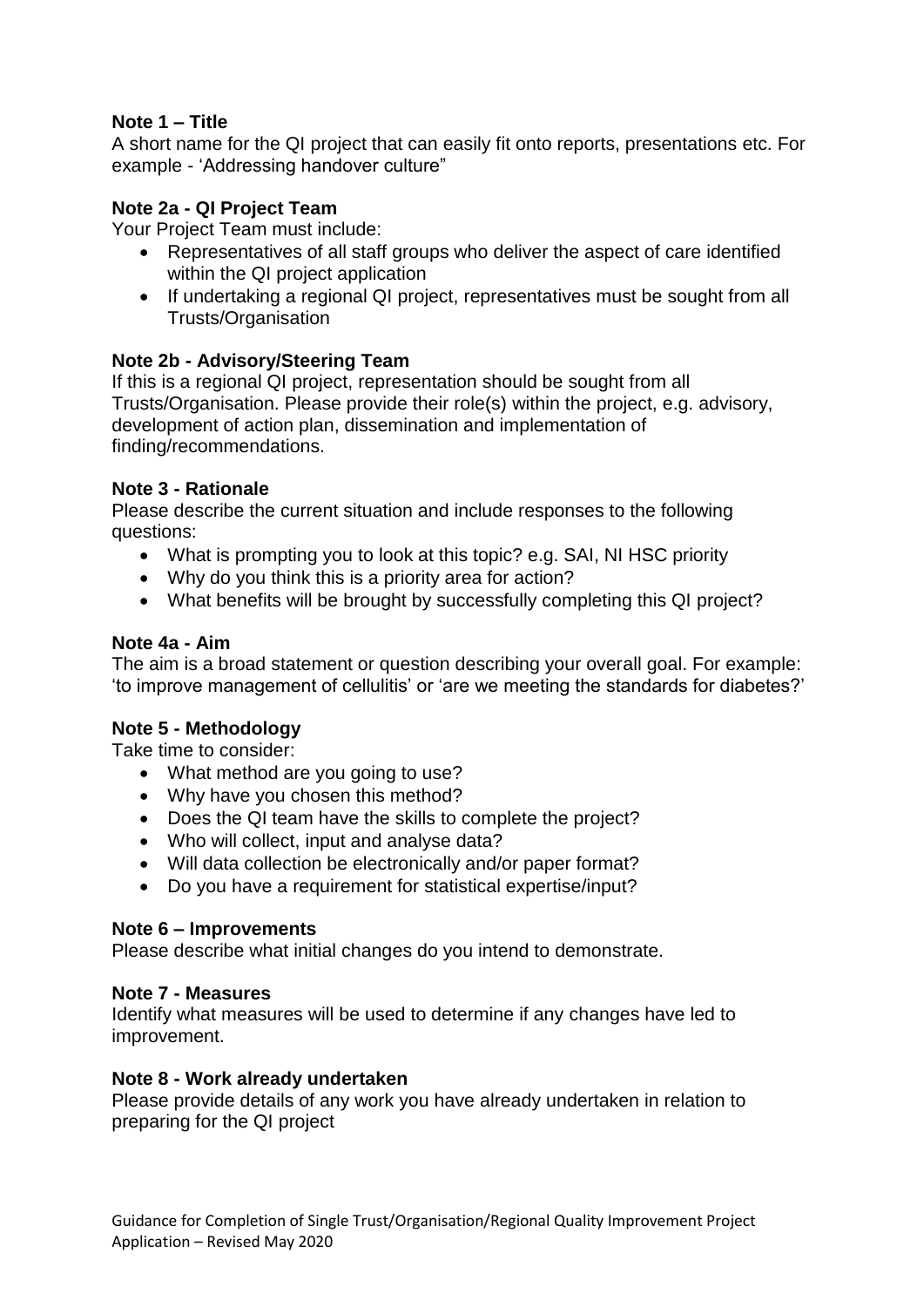### **Note 9 - Provide any further information which you would like to be considered and how it relates to three key themes – Is care Safe, Effective, and Patient client focused**

For example, the information could show links with other QI or audit programmes, educational initiatives, economic considerations, benefits of implementation, government strategies etc.

### **Note 10 - Data collection methodology**

Please identify methods you will be using to collect data.

## **Note 11 - When do you plan to start the project?**

Please note successful funded projects will be expected to commence in October 2021.

### **Note 12 - How long do you estimate this project will take to complete**

It is anticipated that all funded projects will have a lifespan of no more than 18 months (including final report, recommendations, action plan and implementation plan)?

### **Note 13 - Personal and Public Involvement (PPI)**

Service User input is encouraged, where applicable, and funding can be factored into your application to cover appropriate travel expenses for patients/carers who are involved in your QI project.

http://www.publichealth.hscni.net/sites/default/files/PPI\_leaflet.pdf

It is preferable that Service User and carer representative(s) should be invited to be part of the Advisory Group and/Steering Group.

### **Note 14 - Please provide details for your project's quality assurance process at each stage?**

All reviewers must be experts in the given area and be aware of the restrictions to success of the project.

### **Note 15 - How will your findings be used?**

Please give examples.

### **Note 16 – Implementation process**

Support from HSC Trust Senior Management Teams / Directorate Leads will be assessed at interview.

All quality improvement applications must be supported by HSC Trust Quality Improvement Leads from all five HSC Trusts

### **Note 17 – Resources required to develop the project**

RQIA do not fund salaries or items such as laptops, software, recording machines, office furniture, stationery or University overheads.

| <b>Expenditure Category</b> | Amount required per | <b>Guideline for Financial</b> |
|-----------------------------|---------------------|--------------------------------|
| (Please add categories      | category            | <b>Costs Additional</b>        |
| below as appropriate)       |                     | Information/Comments           |
| Service user input/focus    |                     | As per Trust/organisation      |
| groups                      |                     | policy                         |

Guidance for Completion of Single Trust/Organisation/Regional Quality Improvement Project Application – Revised May 2020